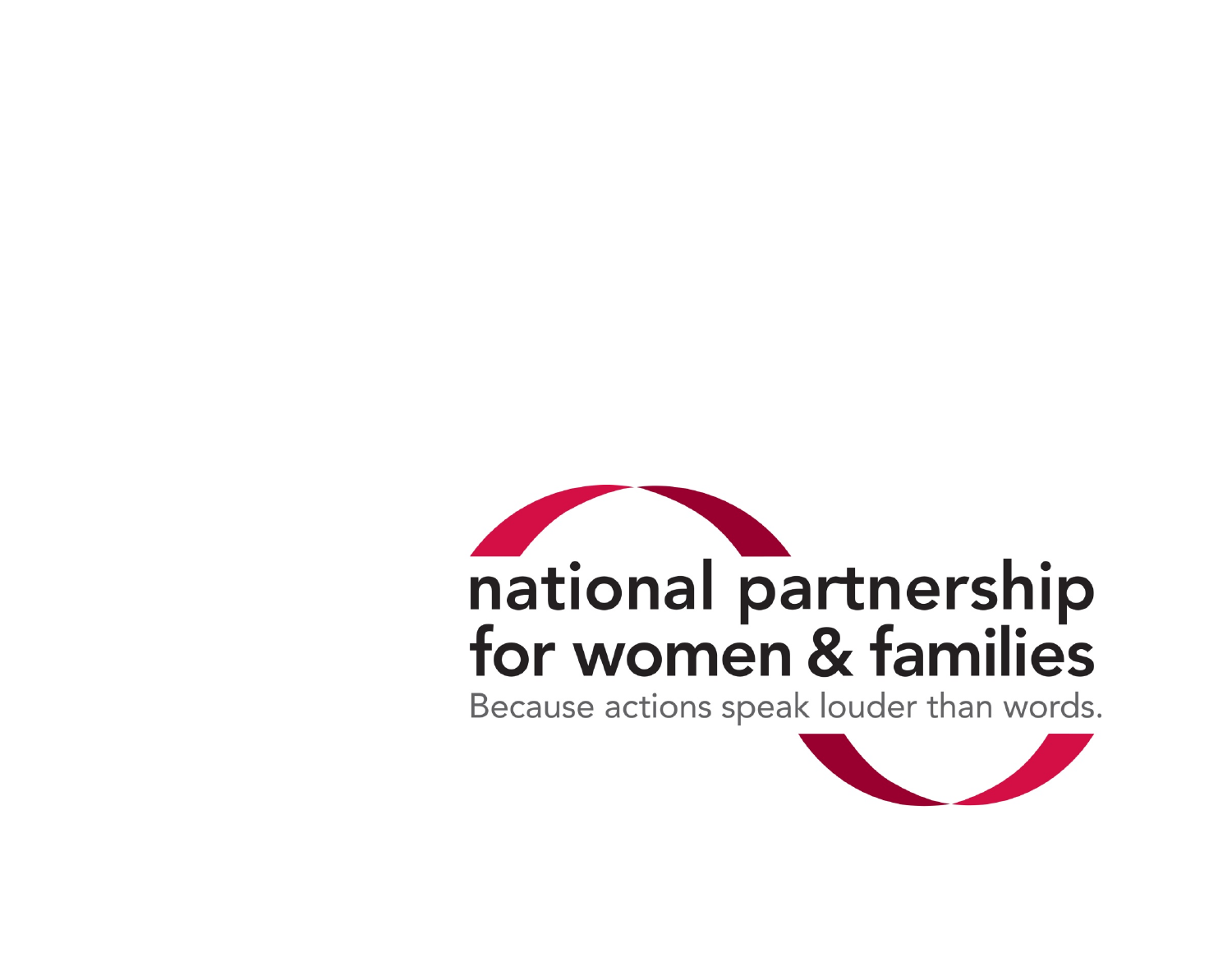# **State Medical Home Initiatives: where are we now?**

### **February 2010**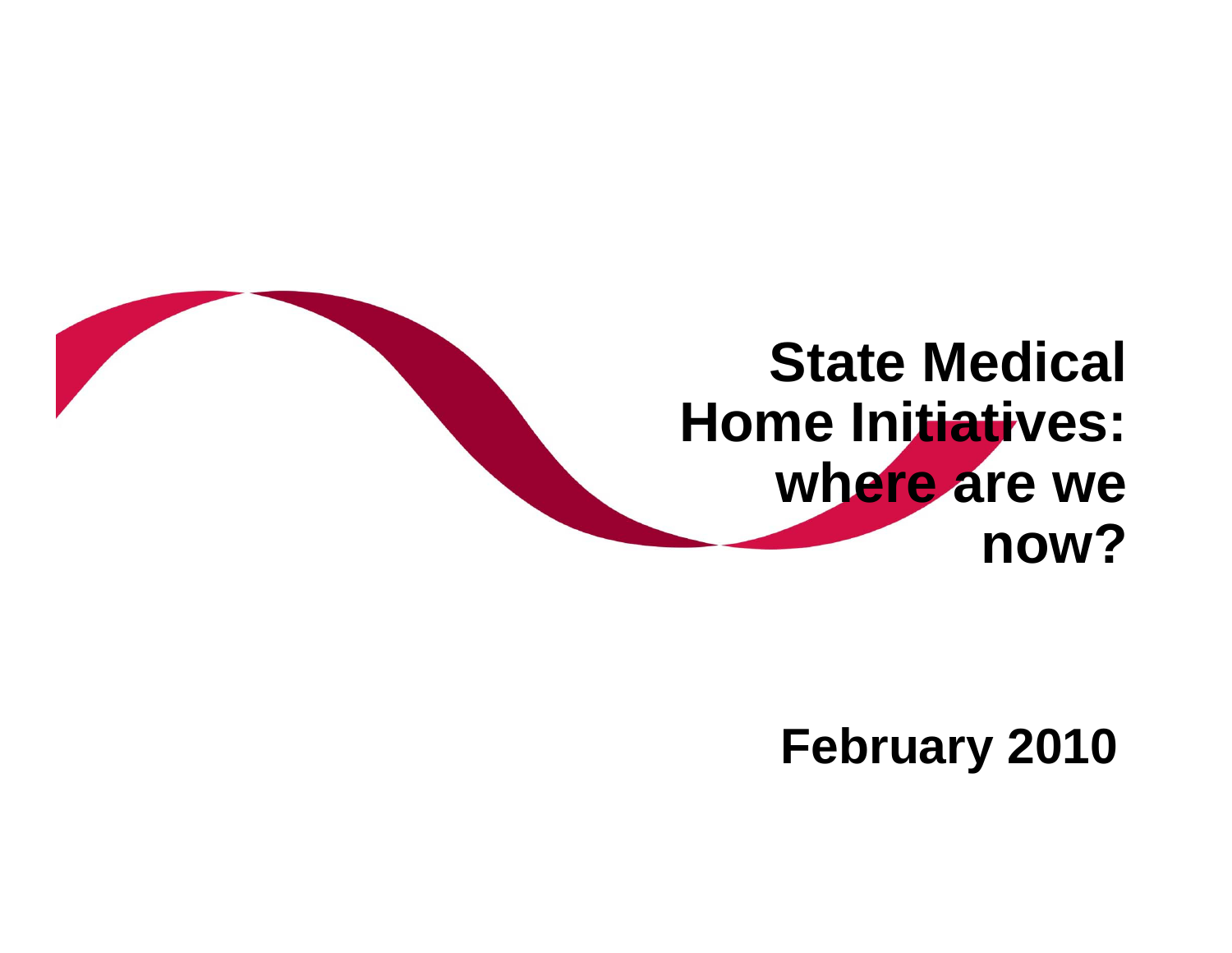## **General Characteristics of a Patient Centered Medical Home Initiative**

**Entity is a primary care provider (MD, NP, clinic)**

**Emphasis is improving availability and quality of primary care, and coordination of patient care**

**Most initiatives are pilot or demonstration projects**

- **Target patient population is chronically ill or medically complex patient, at least initially**
- **Generally assumes PCMH is operating in FFS environment and participating in multiple insurance programs**

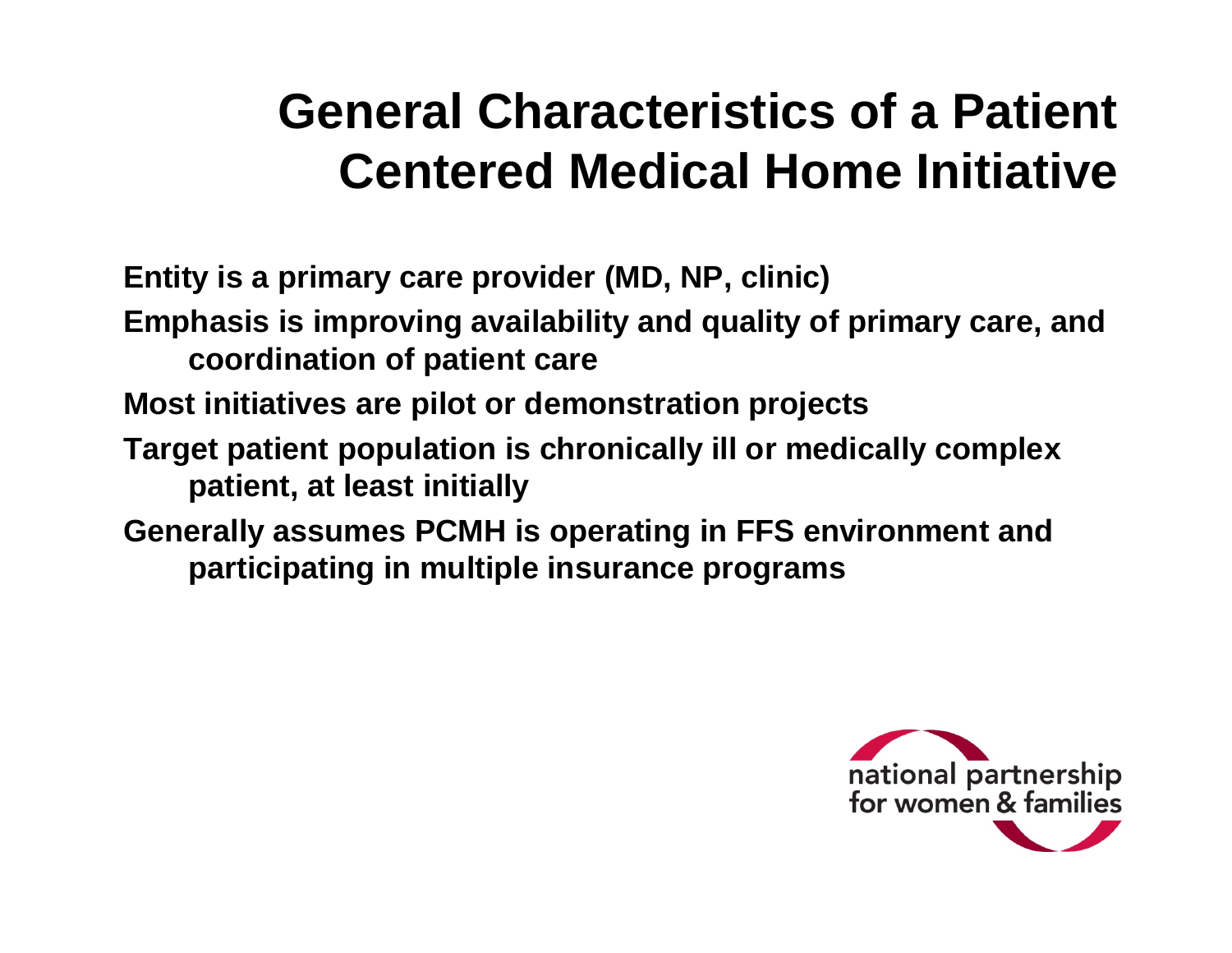## **State/purchaser objectives**

- ~ Better health care outcomes for patients
- ~ Reduce, or at least limit growth, in health care costs
- ~ Enhance coordination of care, including making effective use of community resources such as patient education programs, self-management training, social services networks
- ~ Greater patient satisfaction with access and quality of care

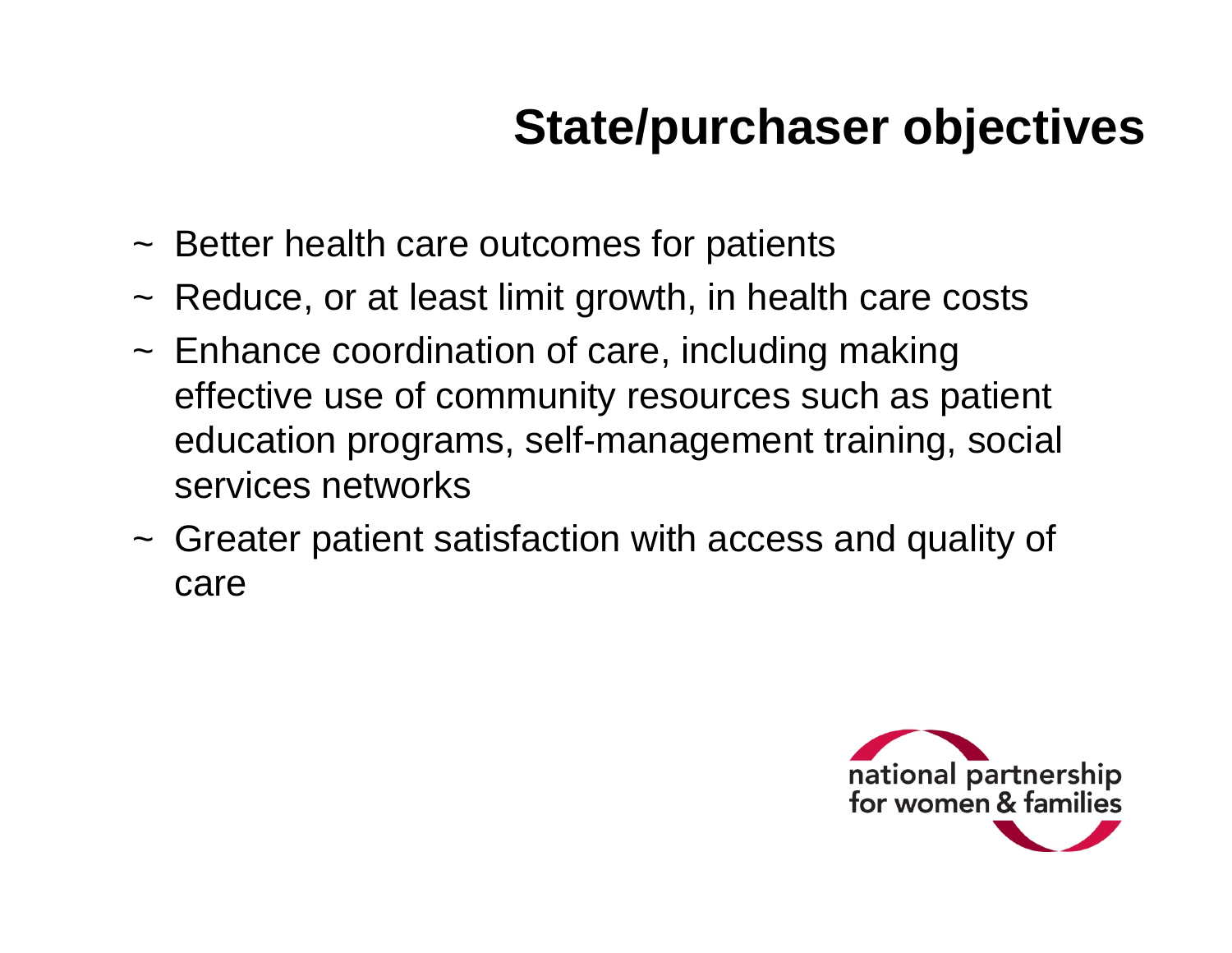## **Provider objectives**

- ~ Better health care outcomes for patients
- ~ Greater staff satisfaction with role via team structure, use of each team member to limit of license
- ~ Physician enjoys job more/again
- ~ Quality of practice's performance is supported and rewarded by increased revenue, perhaps other forms of recognition (high scores on patient surveys, favorable comparisons with peers on public reports, greater market share)

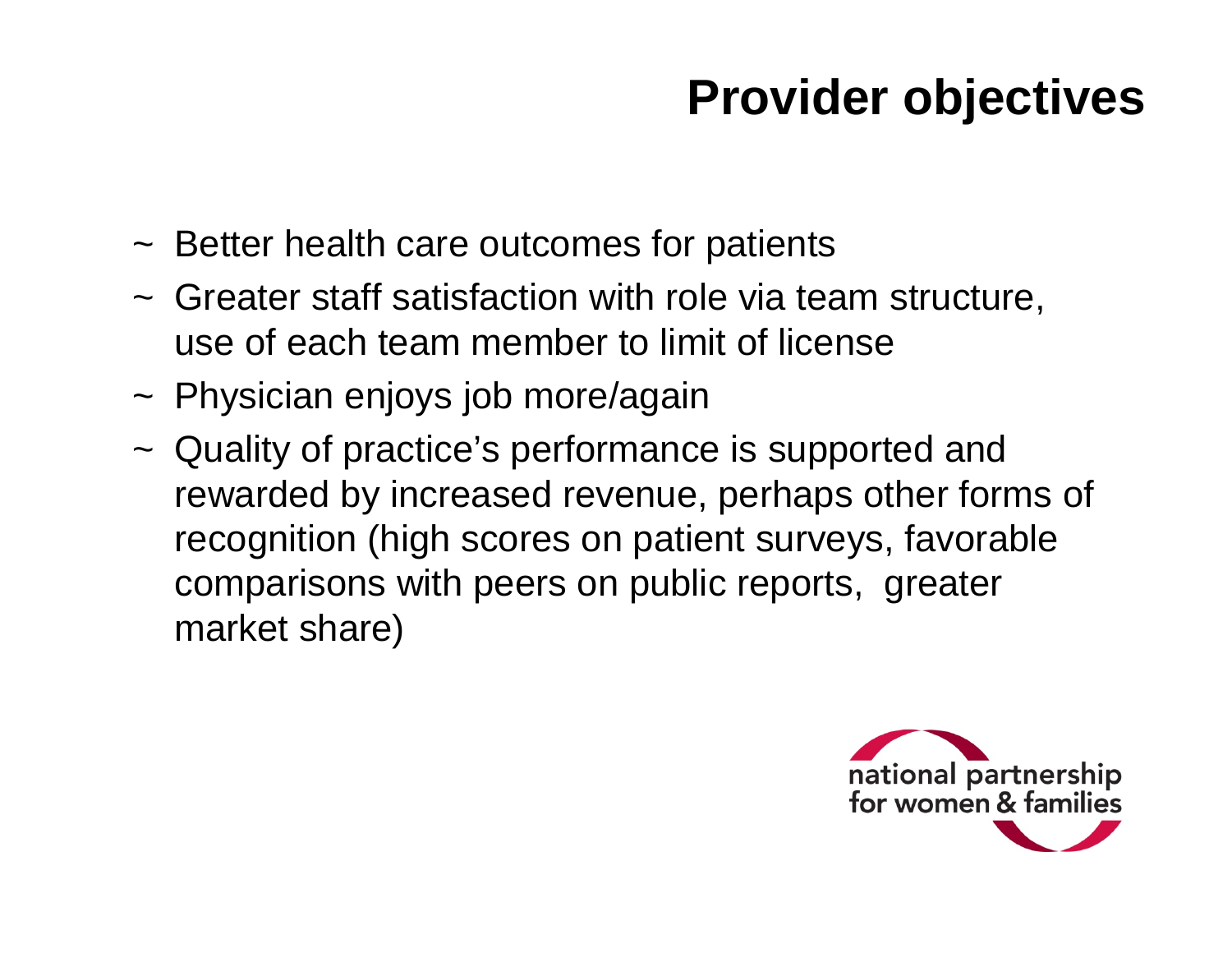# **Patient objectives**

- ~ Have regular source of care from team that is readily accessible, knowledgeable, efficient, compassionate, recognizes my needs and family situation, and helps me maintain or improve my health and that of my family
- ~ Keep my personal health care costs as low as possible

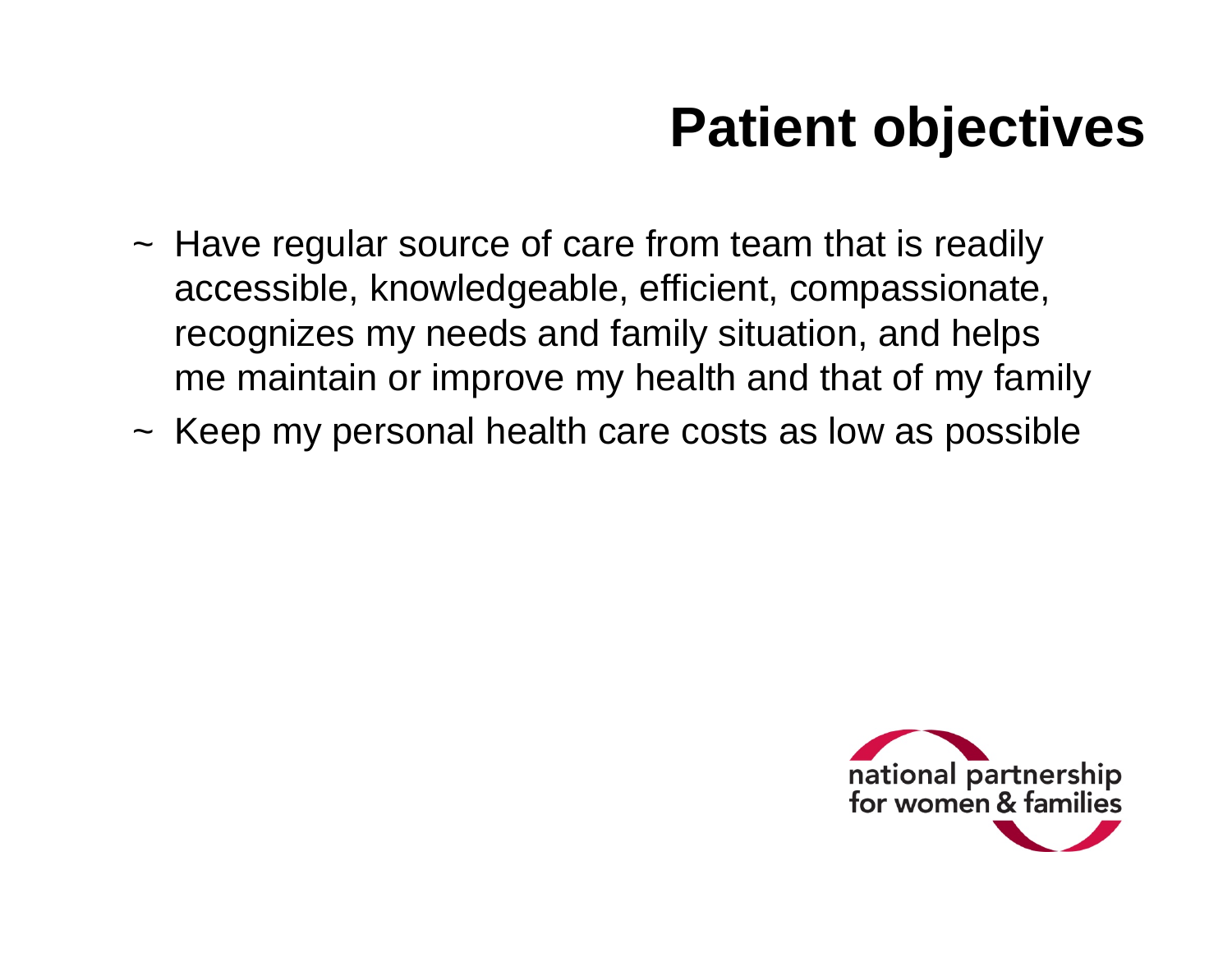# **PCMH characteristics vary widely**

#### **Payment mechanisms:**

- Some supplemental payment in addition to FFS (generally \$3-6 PMPM, adjusted for age, other)
- Bonus for meeting certain performance measurement targets
- Shared savings (provider and state)

#### **Quality measures:**

- Reduction in ER use, inpatient admissions, brand Rx
- Scores on patient experience surveys
- HEDIS clinical measures

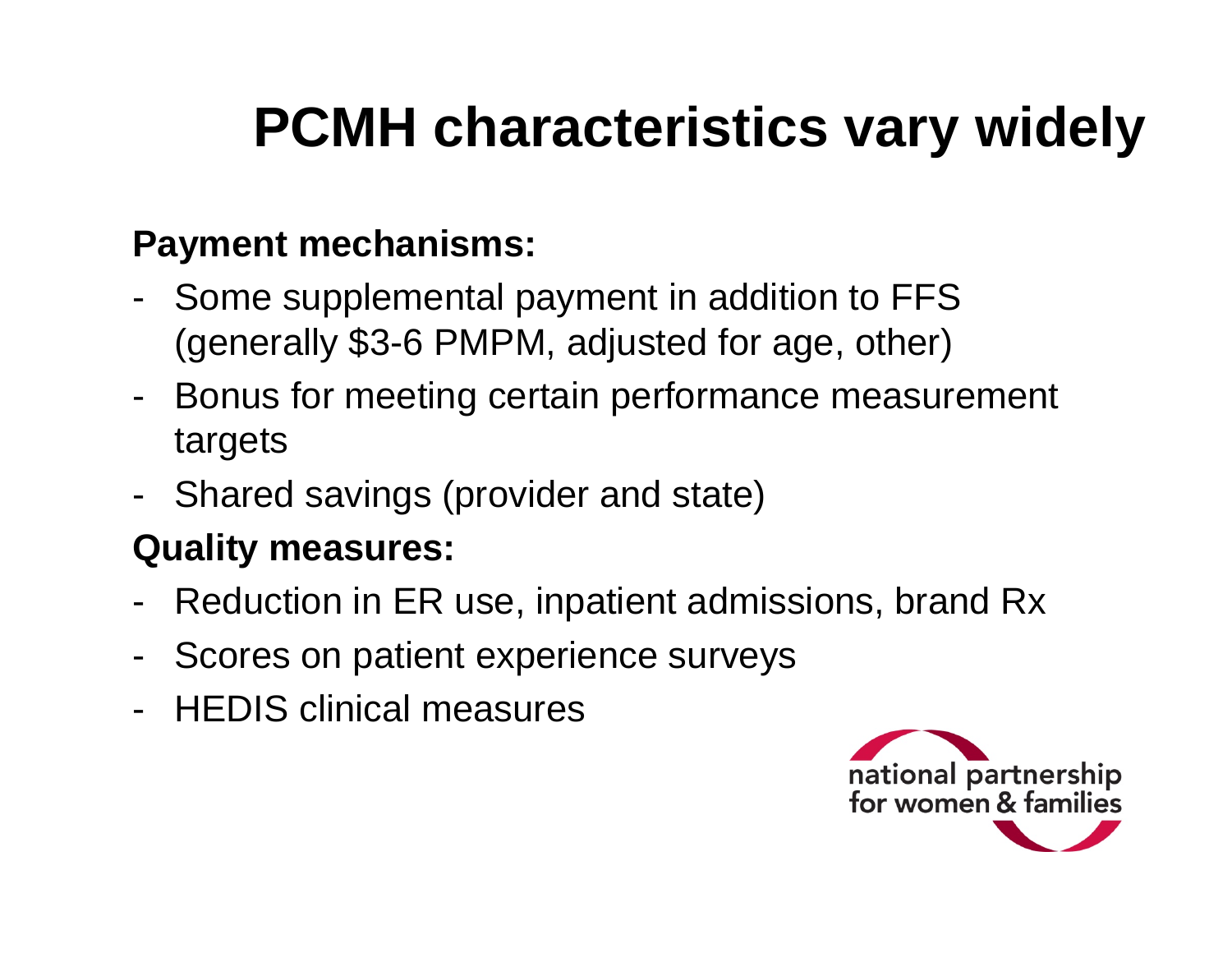# **Characteristics (cont'd)**

#### **Requirements to qualify as PCMH:**

- Achieve recognition by NCQA using their PCC-PCMH tool (used either as threshold requirement or must meet within a certain time frame)
- Special state-specific requirements can include practice agreeing to participate in learning collaboratives, provide state with certain data, install and use certain electronic health information systems, involve patients in practice improvement activities

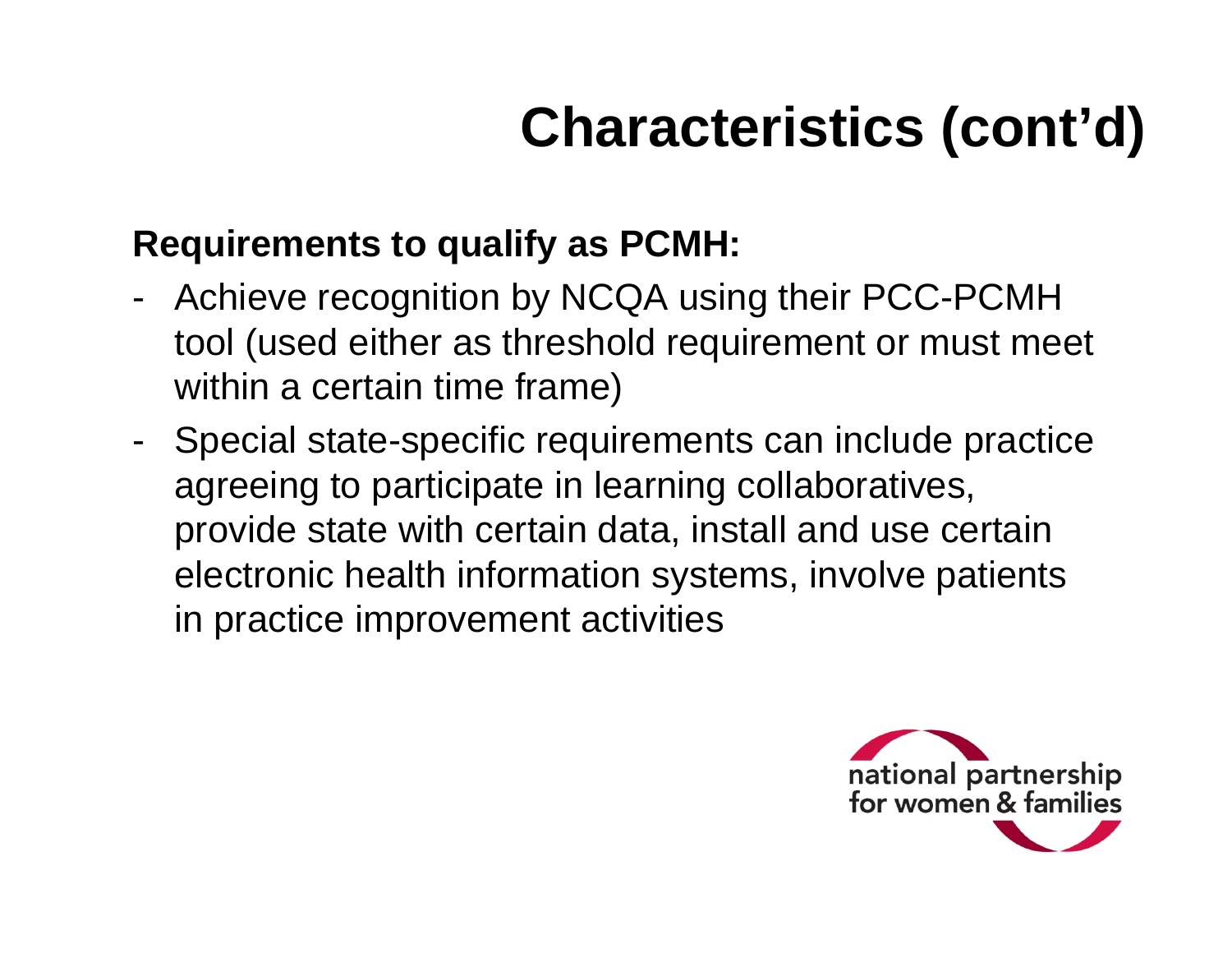# **Transitioning to PCMH can require:**

- ~ IT systems installation or enhancement (often w/ payer financial incentives)
- ~ IT training support (staff and clinicians)
- ~ Participating in learning collaboratives
- ~ Establishing or locating appropriate patient education/self management support programs
- ~ Enhancement of data sharing through electronic exchange, including putting in place special agreements with regard to privacy and security

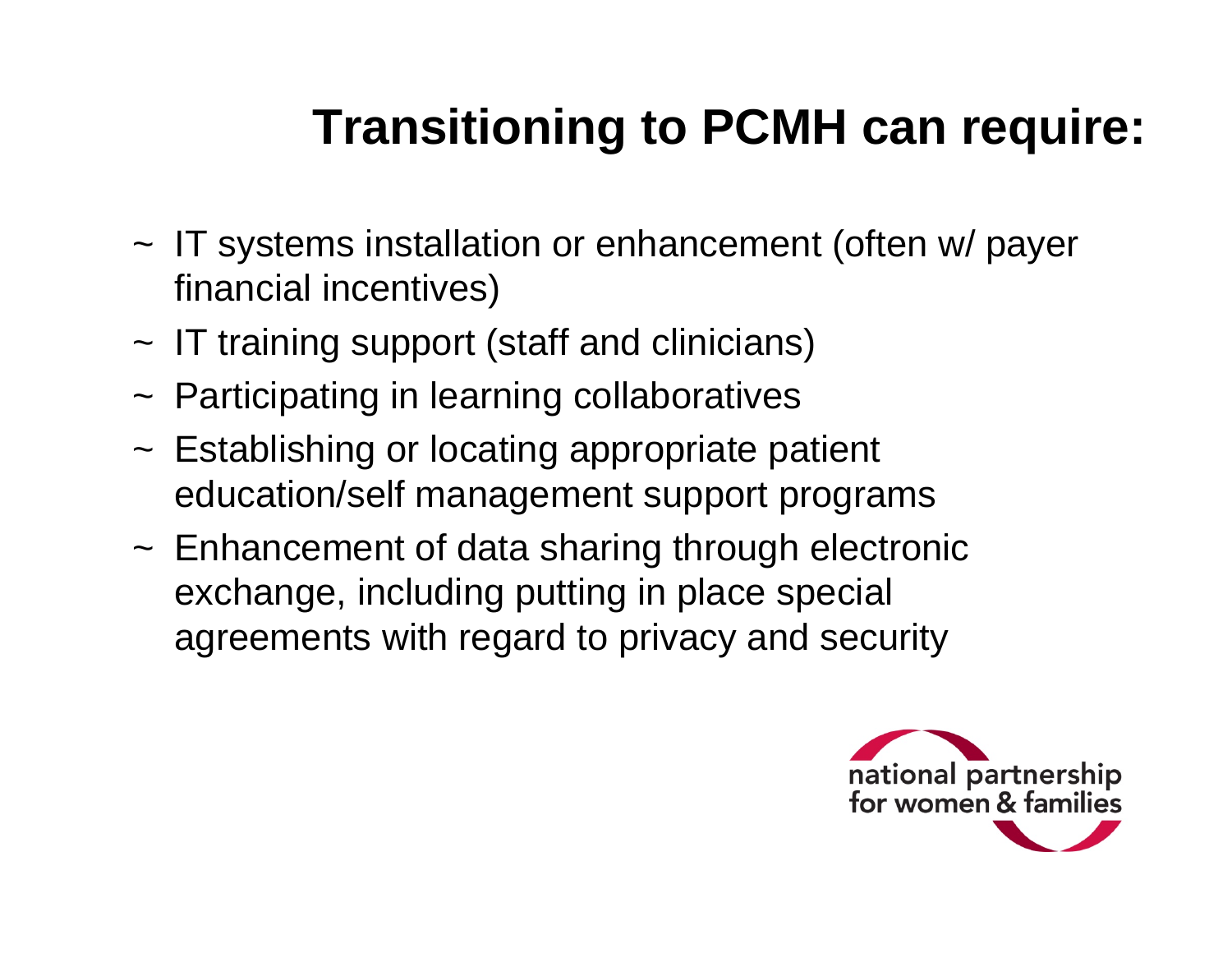# **Recent developments and news from your neighbors**

- ~ Massachusetts released its PCMH design and implementation framework Nov. 2009
- ~ NYS partnering with a CHC network on PCMH model and also promoting PCMH throughout state using IT incentives
- ~ Vt. working with federal DHHS to bring Medicare in as a partner in the Vt. chronic care PCMH pilot
- ~ DHHS has approved North Carolina Medicaid agency request to expand its statewide PCMH to dual eligibles, sharing savings w/ federal, state, and practices

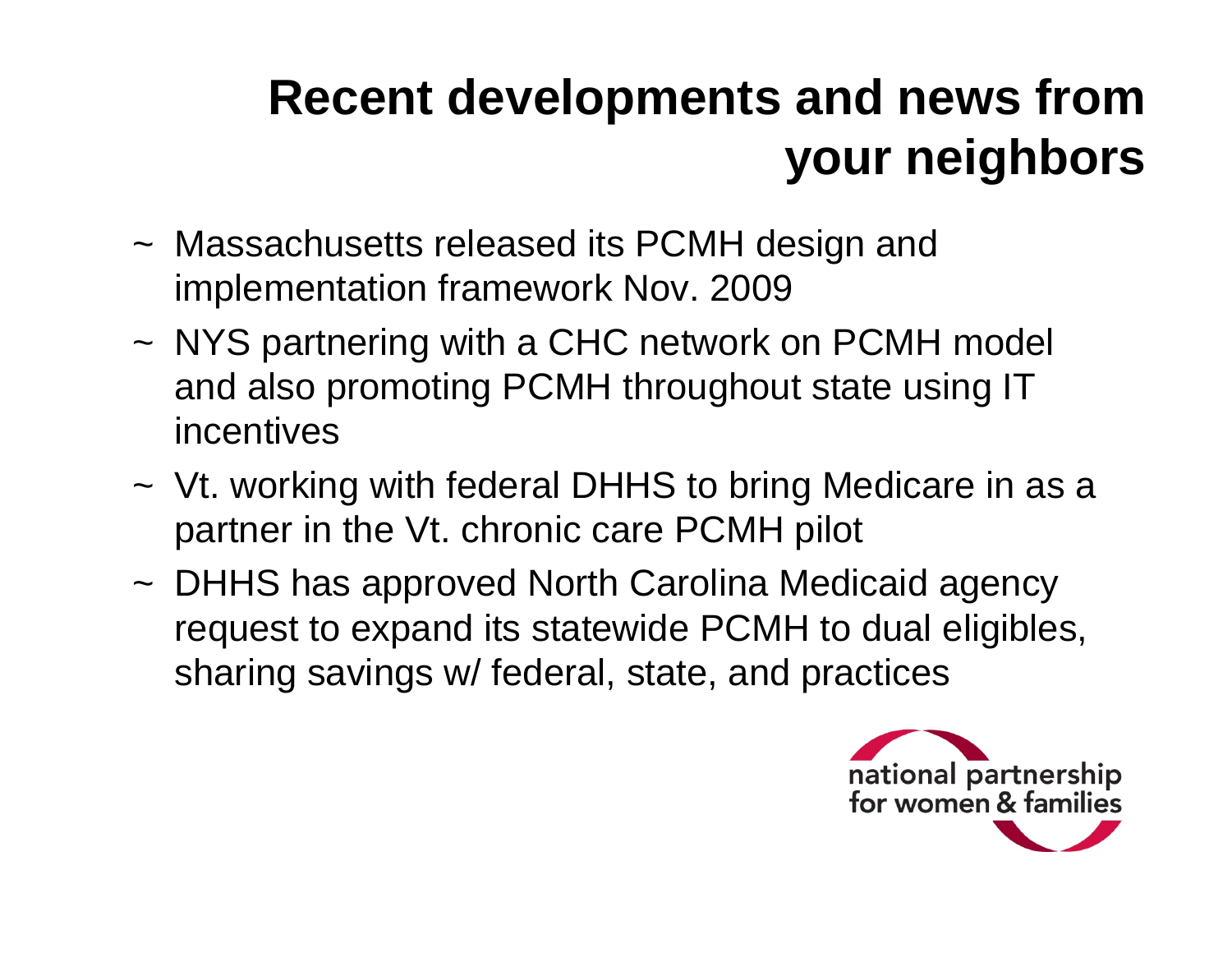# **Some thoughts from the front line**

- ~ Change is hard strong, sustained leadership is critical
- ~ Change takes time don't overpromise
- ~ Change takes investment, both upfront and sustained
- ~ BUT doctors love it, patients love it, and early research results suggest it can also save money while improving quality and access to care

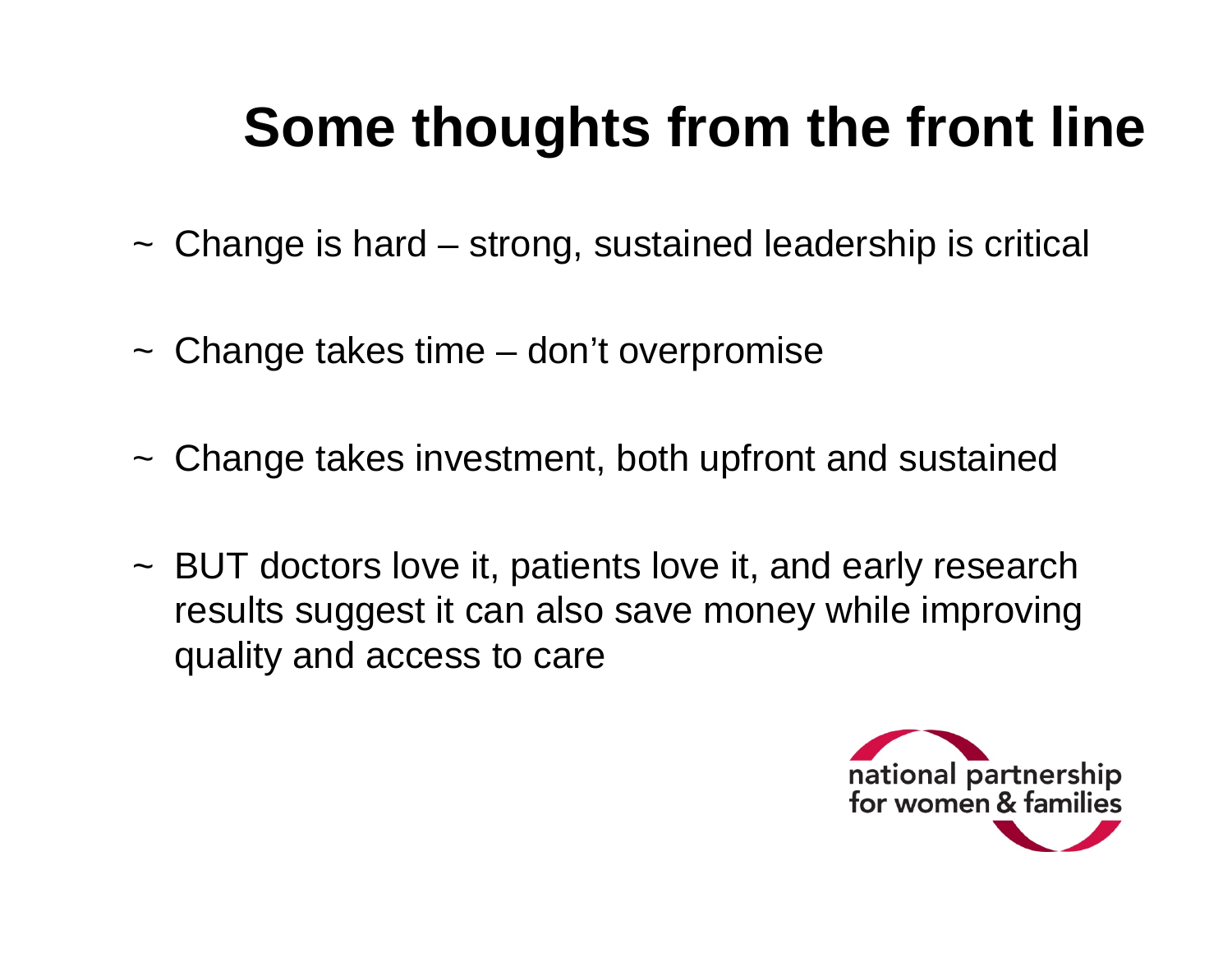